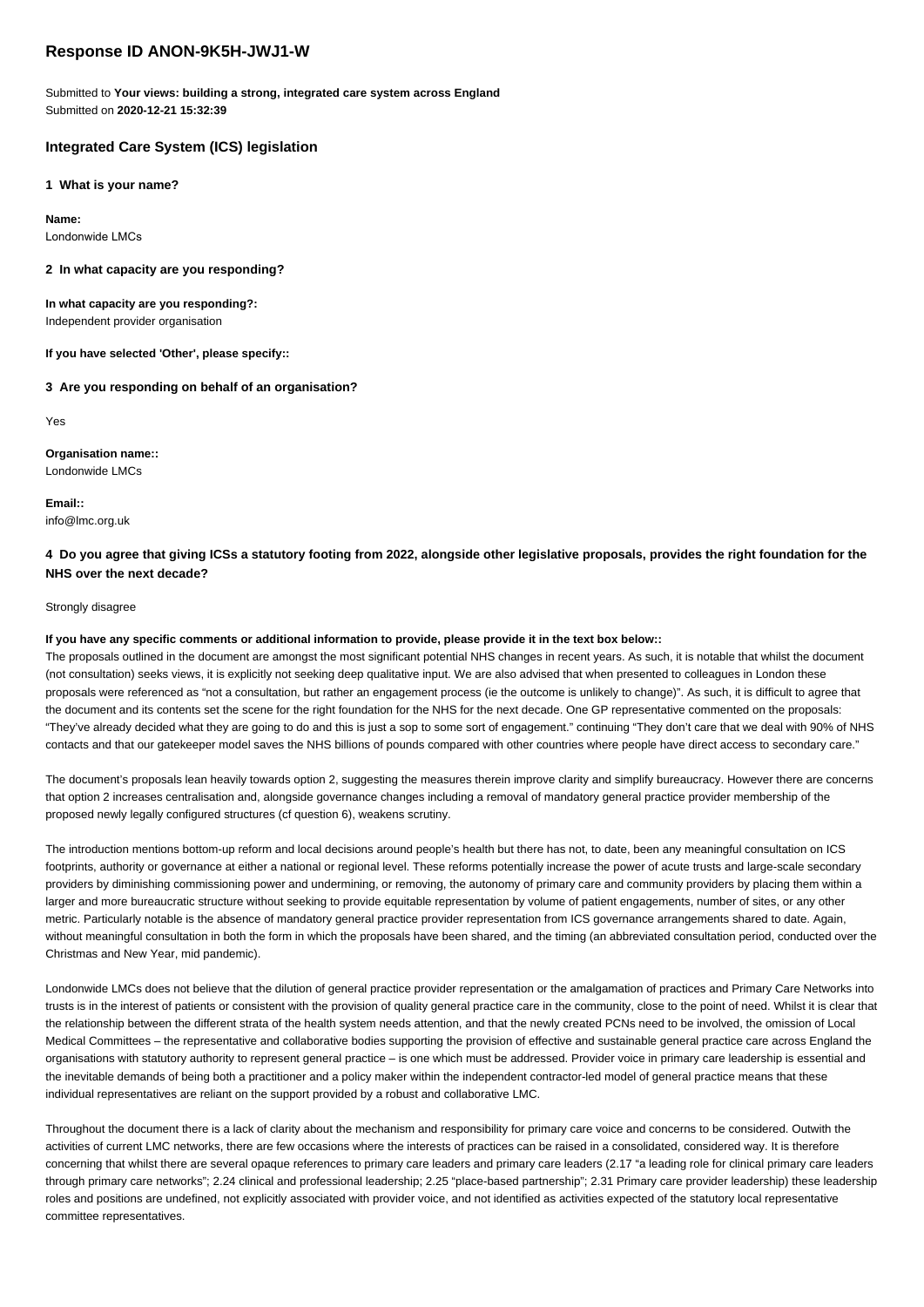Concerns expressed by London practices regarding the new entities, and the mandatory governance role for local government contrasted with the omission of local general practice provider representation in the form of LMCs, include "we will find that all such flexibility is lost as the accountants and financial staff in the LA will be scrutinising every proposal, all in the context of what the local political, not clinical, need will be." and that "…Acutes will get away with whatever they want ... but General Practice will be targeted."

Considering the original five principles outlined by the BMA when ICSs were first created in their current, non-statutory form (endorsed by Londonwide LMCs and other GP organisations), one of which was that they must "protect the partnership model of general practice and GPs' independent contractor status". The five tests are here: https://www.bma.org.uk/advice-and-support/nhs-delivery-and-workforce/integration/integrated-care-systems-icss. Whilst the proposals set out by NHSE/I do not explicitly contain any measures that will directly alter the partnership model or the independent contractor status of GPs. However, the proposals raise questions about future direction of travel. We believe that any future organisational model must:

- ensure the pay and conditions of all NHS staff are fully protected
- protect the partnership model of general practice and GPs' independent contractor status
- only be pursued with demonstrable engagement with frontline clinicians and the public, and must allow local stakeholders to challenge plans
- be given proper funding and time to develop, with patient care and the integration of services prioritised ahead of financial imperatives and savings
- be operated by NHS and publicly accountable bodies, free from competition and privatisation.

Fears have been expressed about the loss of general practice as a result of these measures and the underlying proposition of change to the GP contract, despite the incredible skill, adaptability and resilience shown by general practice teams during this pandemic. Furthermore, loss of local leadership and expertise with the centralisation of decision making and funding and propose a more respectful inclusion of primary care representation to account for the large amount of care that is overseen and dealt with in primary care.

The funding models and comments regarding financial favouring episodic care also underline the lack of understanding of what general practice provides for the patient population it serves. Whilst much care may be recorded episodically and delivered at the time of need, this generally takes place in the context of long-standing relationships with the patients and their community. Episodic care does not automatically equate to activity-based payment or recognise and value the vital patient doctor relationship.

We recognised that each ICP is unique and the partnerships are at different stages and believe that there is a strong case to take a more measured approach to creating any new statutory bodies, rather than progressing such significant measures in a climate of significant challenges, not least Covid-19 and the roll out of the largest mass vaccination programme in decades, which will last throughout the intervening period from now to 2022. System priorities should be driven by locally generated understanding of how we plan and deliver together and impact key outcomes. We need to work together to help shape this, and to reflect on what has worked well and what lessons can be shared from the STP/ICP/ICS journey so far - using this to understand what has contributed to effective partnership working to date.

### **5 Do you agree that option 2 offers a model that provides greater incentive for collaboration alongside clarity of accountability across systems, to Parliament and most importantly, to patients?**

#### Strongly disagree

### **If you have any specific comments or additional information to provide, please provide it in the text box below::**

Londonwide LMCs has sought views on the proposals outlined in the document. Many practitioners have expressed concern that the inevitable outcome of option 2 is "practices or PCNs being absorbed into trusts". Whilst the newly created PCNs clearly need to be involved, the omission of the representative and collaborative bodies supporting the provision of effective and sustainable general practice care across England, Local Medical Committees, is apparent. Provider voice in primary care leadership is essential and the inevitable demands of being both a practitioner and a policy maker within the independent contractor-led model of general practice means that these individual representatives are reliant on the support provided by a robust and collaborative LMC.

Section 2.5 on provider collaborations specifically mentions vertical integration without further exploring or identifying how representatives of individual fledgling PCNs might influence a collaborative which contains (if it is not being led by) an inevitably far larger and more influential acute trust. Existing PCN Clinical Directors are overstretched and it is not clear now additional activities can be supported and appropriately resourced.

A key element in this proposal is financial allocation and delegation. One practitioner shared "I am not reassured by mentions of a "single pot" (2.40) nor by the vagueness of delegation of financial decisions to "place". (2.43). I suspect primary care influence will be relegated to "place" level and the major decisions made by the powerful trusts in the ICS."

Option 2 refers to "conflicts of interest" however it is not clear how these measures would converge with other legislative proposals floated, including a reduction in procurement regulation and scrutiny. One LMC representative comments that one of the reasons primary care and general practice was able to respond in such a quick and effective manner to the Covid-19 crisis was that the NHS procedures regarding diversion of budgets etc was flexible. They went on to express concern that the mandatory governance role for local government contrasted with the omission of local general practice provider representation in the form of LMCs, adding "we will find that all such flexibility is lost as the accountants and financial staff in the LA will be scrutinising every proposal, all in the context of what the local political, not clinical, need will be. The Acutes will get away with whatever they want … but General Practice will be targeted."

Another commented that "Integrated Care Systems, with their control total budgets and their emphasis on system integration are a further step down the road to US style HMOs ... Integration is a buzz word that it is hard to disagree with, they are clever to use it! Who could argue against collaboration around the patient, of course we all want to do that, but they use it to cynically push their agenda. We will be in systems with all of the other players, acute trusts, community health services you name it, all vying for our share of the pot, which of course will be woefully short of the funds needed to provide proper health care for our populations."

Alongside this view seeking document, practitioners are being advised that "following the ICS next steps document published by NHSEI last Thursday, legislation is likely early next year that would effectively mean that CCGs would be abolished by April 2022, with CCG functions being moved to ICSs that would in turn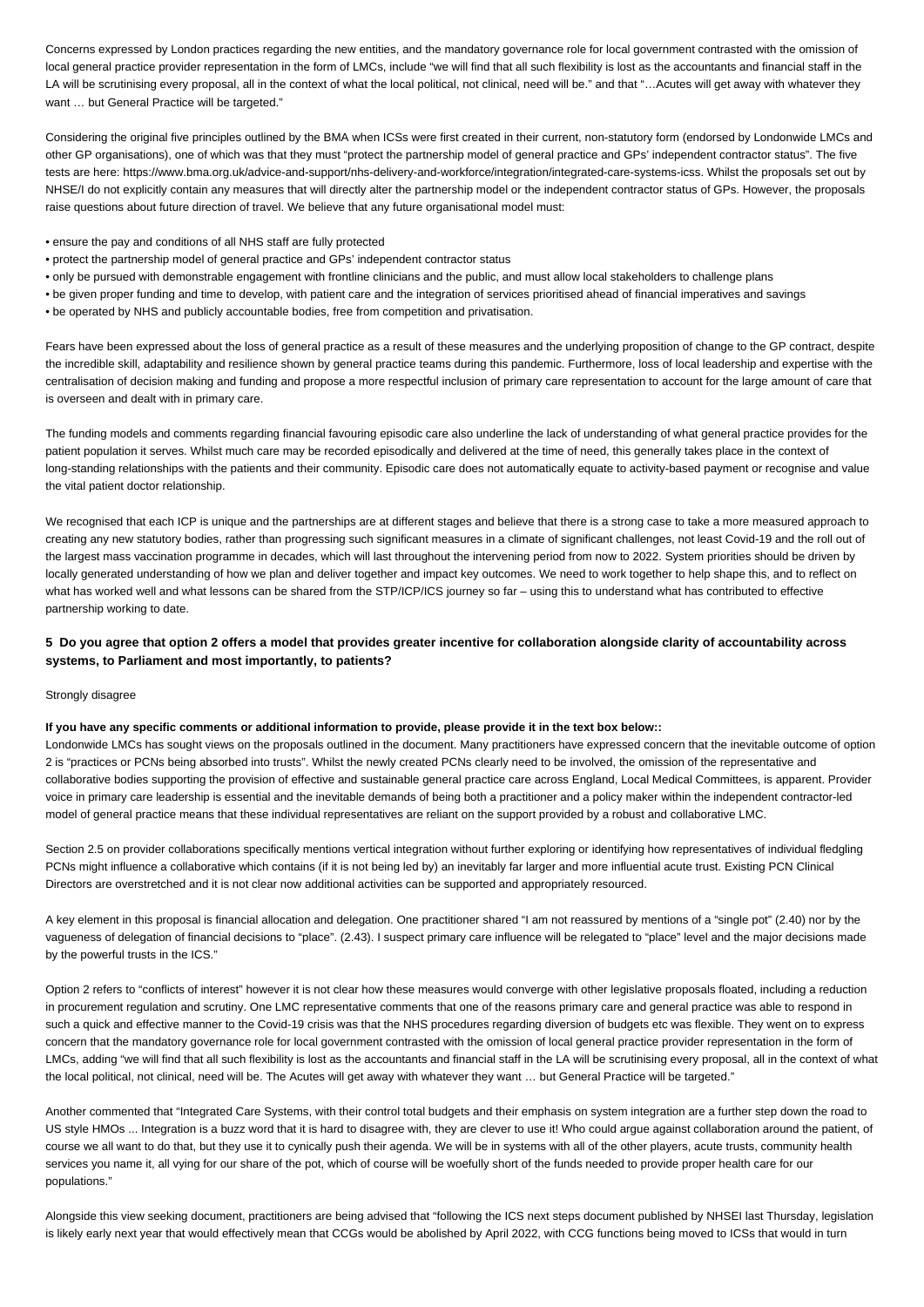become statutory bodies. As such, whilst the CCGs can provide assurance during 2021/22 in several the areas you have set out, they cannot commit successor bodies to anything beyond March 2022. This would be especially difficult if, as the ICS next steps document indicates, ICSs are formed on larger footprints from April 2022 than is currently the case". The suggestion that smaller provider contracts could be unilaterally culled or abbreviated in this way adds to the sense of inequity and dictation rather than collaboration expressed by some GPs

At least one London area has very clear concerns about the likelihood of the muting or diminishment of the GP "voice", as well as the language being used in discussions around ICS creation, including that GPs will have to "prove our leadership as GP's" which connotes an inequitable relationship from the get-go.

Further points made by London practitioners regarding the documents proposals around engagement and collaboration highlighted the diverse and portfolio workforce and work patterns found within London general practice. We remain concerned that the focus on organisations and scale excludes the pool of very experienced clinicians working outside of a PCN who may wish to contribute to the system, such as locum or sessional GPs or nurses and other health care professionals who may not be employed in a PCN grouping and are currently able to add value through local health planning and coordination via Local Medical Committees or CCGs.

## **6 Do you agree that, other than mandatory participation of NHS bodies and Local Authorities, membership should be sufficiently permissive to allow systems to shape their own governance arrangements to best suit their populations needs?**

#### Strongly disagree

#### **If you have any specific comments or additional information to provide, please provide it in the text box below::**

This document raises significant concerns for primary care. Not only does the centralisation of contracts and commissioning power and delivery within secondary care led structures implicitly marginalise the presence and power of primary care providers, but it is also potentially undermining for the partnership model of general practice and could have wide reaching effects on the future financial viability of community primary care.

Throughout the document there is a lack of clarity about the mechanism and responsibility for primary care voice and concerns to be considered. Outwith the activities of current LMC networks, there are few occasions where the interests of practices can be raised in a consolidated, considered way. It is therefore concerning that whilst there are several opaque references to primary care leaders and primary care leaders (2.17 "a leading role for clinical primary care leaders through primary care networks"; 2.24 clinical and professional leadership; 2.25 "place-based partnership"; 2.31 Primary care provider leadership) these leadership roles and positions are undefined, not explicitly associated with provider voice, and not identified as activities expected of the statutory local representative committee representatives.

Another practitioner expressed the following concerns: "there is risk of vertical integration ie merging of primary and secondary care when you think about place-based care. What does this mean for the GMS contract and for the partnership model? How can practices that are providing excellent care continue to thrive and patients who have unequal access to care also be better served? Is there a risk of levelling down?" Whilst a further practitioner commented on the scale of the new bodies' responsibilities and scope, saying: "I also worry about primary care representation at the different levels – who would this be and where does it come from? Are these the CD reps from the place-based offer? Are they part of the provider alliance or is that not primary or community? And how many reps are there – how is this proportionately represented? One rep for all of general practice is madness."

The proposals set out in the document are significantly different, described as "almost contradictory" by one practitioner, to the aspiration set out at the inception of PCNs less then two years ago of PCNs, and the suggestion that mandatory participation not be extended explicitly to provider representatives from general practice is unacceptable.

Whilst s2.4 reference "mandated representation" of provider organisation who will "help to set" the agenda, it is clear that concerns about inequitable representation of general practice providers are not unfounded. In both the interest of patients and GPs there is a need for greater clarity about the mechanism and responsibility for primary care representatives and their associated voice and concerns to be considered and empowered at the highest levels of the new structures.

The mandatory participation of local authorities would appear to recognise the place-based approach to funding and budgeting, and indicate a preference and supposition of unified budgets with local authorities and others. Were this merely an exercise in budget management and financial acuity that might be largely uncontentious. However, the dismantling of statutory, provider/ member led CCGs means the removal of an automatic seat at the table for GPs. This at a time when GPs and their teams are focussed on Covid-19 and delivering the Covid-19 vaccination ES. One GP commented "… the ICS in our area is formed and needs legislative recognition to mature further. We reflected that working on relationships locally to ensure GPs are embedded in decision making at multiple levels was key." Another added "this option (option 2) … will discourage GP taking partnerships in future and will further demoralised an already beleaguered general practice workforce".

There is some scepticism that the "meaningful delegated budgets to join up services (1.16)" referenced for primary care, community health and mental health services, social care and support, community diagnostics and urgent and emergency care working together will adequately reflect the growing needs of general practice, and questions about the determination of "meaningful" by governance structures believed to be lacking in meaningful general practice representation.

By stating that ICS should include PCN representation in their partnership board and 'other governance arrangements', and a 'primary care perspective' at system level, it is not clear who will be responsible for this 'primary care perspective' at ICS level, nor whether the partnership board is the ICS board itself or a board, with or without delated decision-making authority, in the lower governance structure of the ICS.

Along with representatives from other sectors, primary care representative will be responsible for joint decision making and owning and driving forward the ICS system plan; operating within and in accordance with the triple aim duty. Again, it is not clear whether this decision-making authority is as a member of the ICS board and therefore who has the primary care representative responsibility, whether this will be delegated and if so to what and whom.

**7 Do you agree, subject to appropriate safeguards and where appropriate, that services currently commissioned by NHSE should be either transferred or delegated to ICS bodies?**